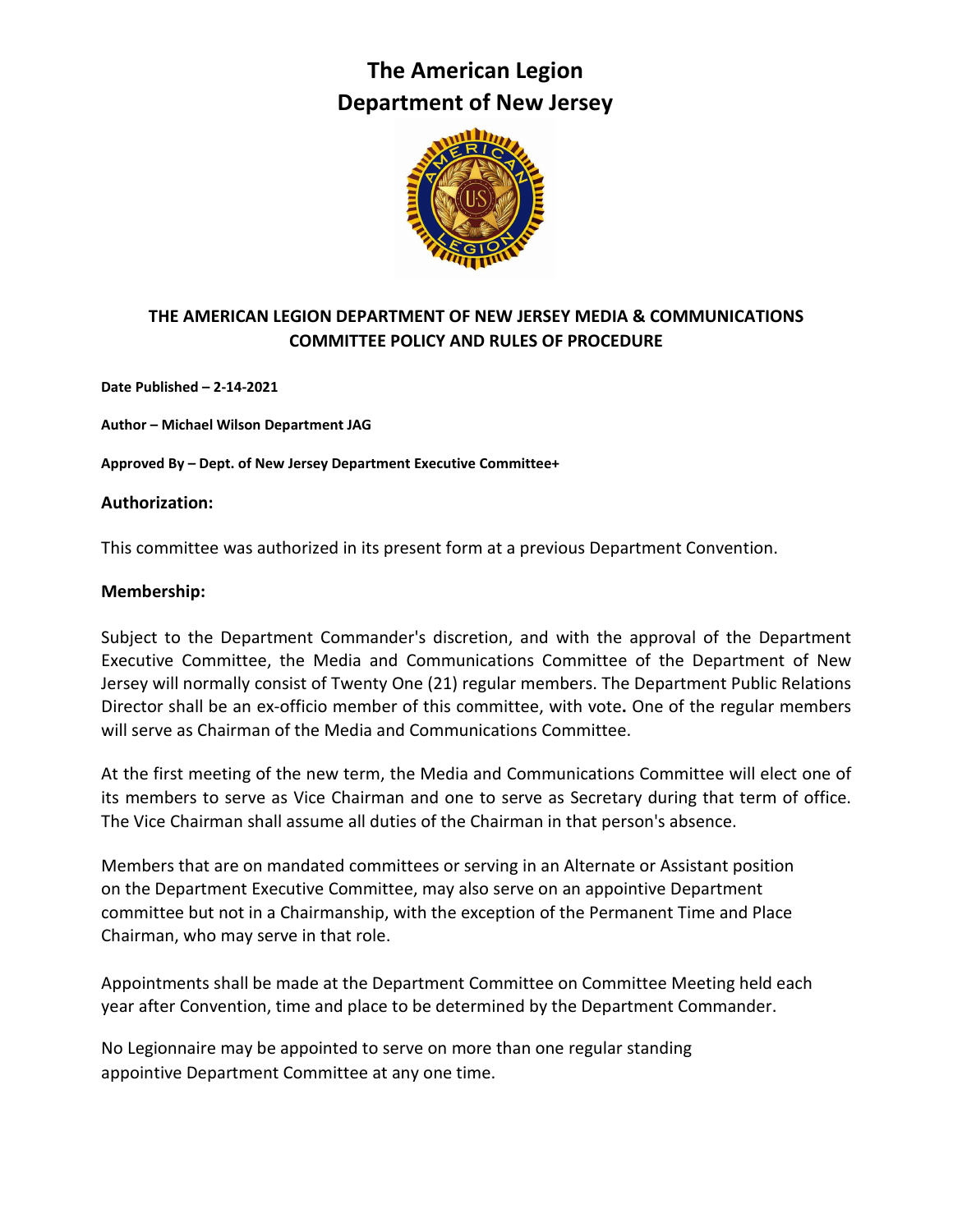#### **Purpose:**

The purpose of the Media and Communications Committee is to coordinate and supervise Department of New Jersey, with the Department Public Relations Director, activities in publicizing and marketing the work and programs of The American Legion. To properly position The American Legion before the public strategically with the Department Public Relations Director.

## **Meetings:**

Necessary special meetings may be held at Department Headquarters, via telephone conference, or internet conference capability (provided all members can hear each member during proceedings.

## **Minutes:**

Written minutes of each meeting shall be recorded by the Secretary and shall constitute the Chairman's report to the Department Executive Committee or the delegates to the Department Convention and will be included in the next official proceeding of the meeting, conference or convention, thereby being made a permanent record for retention at the Department office. Minutes of any special meetings, adoption of motions or resolutions approved at any time occurring between Department meetings, conferences or convention shall be incorporated into the next official proceedings. Recommendations and/or resolutions must be presented in proper form to the Department Executive Committee or delegates at the Department Convention.

# **Transacting Business:**

The committee may transact business by mail, telephone, e-mail, and other technologies including, but not limited to, Skype, Facetime, conference calls, and webinar/video chat, provided all members see/hear all votes made. If an e-mail vote is implemented, each response must be forwarded to all members of the Committee. If standard mail, the voting shall be considered closed at the end of seven (7) business days provided a majority of members of the committee have returned to the Chairman their votes by that time, or it shall be considered closed at any time prior thereto and when all the members have returned their votes. Other technical votes include a telephone conference or web conference provided each member can see and/or hear each other members votes. In the event one-third (1/3) members of the committee objects in writing, the matter shall not be decided and will be considered as the first order of business at the next regular meeting or special meeting and the Chairman shall notify the committee of the action taken.

# **Chairman:**

The Chairman shall preside at all meetings and, in the event of his absence, the Vice Chairman will preside.

The Chairman and committee shall plan and implement the program of the Media and Communications Committee to be presented at the Department Executive Committee meeting for approval in the fall of each year.

The Chairman shall preview all new audio-visual materials and write a short description of same to be published in the New Jersey Legionnaire.